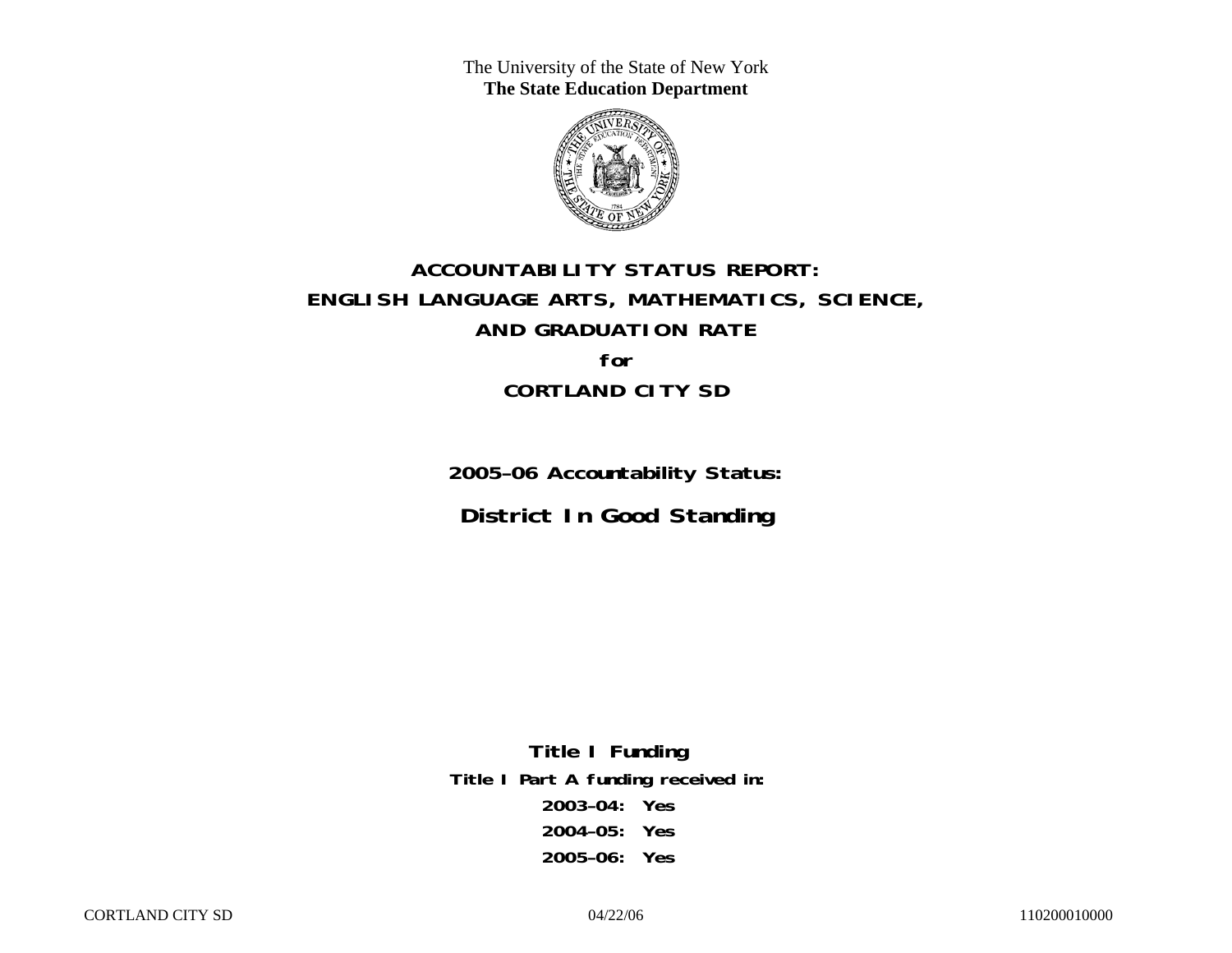### **District Accountability Status Categories**

The list below defines the district status categories of New York State's district accountability system, which is divided into a Federal Title I component and a State component. A district that does not receive Title I funding in a school year does not have a federal status in that year. Consequences for districts not in good standing can be found at: **http://www.emsc.nysed.gov/nyc/DINI/DINI2004-05.shtml**. To be removed from any improvement status, a district must make Adequate Yearly Progress (AYP) at an applicable grade level in the subject area for which it was identified for two consecutive years.

**District in Good Standing:** A district is considered to be in good standing if it has not been identified as a District in Need of Improvement, Requiring Corrective Action, Planning for Restructuring, or Requiring Academic Progress.

**District Requiring Academic Progress:** Under the State component of New York's accountability system, a district that misses making AYP at every applicable grade level in a subject area for two consecutive years is considered a District Requiring Academic Progress (Year 1) for the following year. In each succeeding year that the school fails to make AYP, the year designation is incremented by one.

**District in Need of Improvement (Year 1):** A district that misses making AYP at every applicable grade level in the same subject area for two consecutive years while receiving Title I funds is considered a District in Need of Improvement (Year 1) for the following year.

**District in Need of Improvement (Year 2):** A District in Need of Improvement (Year 1) that misses making AYP at every

applicable grade level in the subject area for which it was identified while receiving Title I funds is considered a District in Need of Improvement (Year 2) for the following year.

**District Requiring Corrective Action:** A District in Need of Improvement (Year 2) that misses making AYP at every applicable grade level in the subject area for which it was identified while receiving Title I funds is considered a District Requiring Corrective Action for the following year.

**District Planning for Restructuring:** A District Requiring Corrective Action that misses making AYP at every applicable grade level in the subject area for which it was identified while receiving Title I funds is considered a District Planning for Restructuring for the following year.

**District Restructuring:** A District Planning for Restructuring that misses making AYP at every applicable grade level in the subject area for which it was identified while receiving Title I funds is considered a District Restructuring for the following year.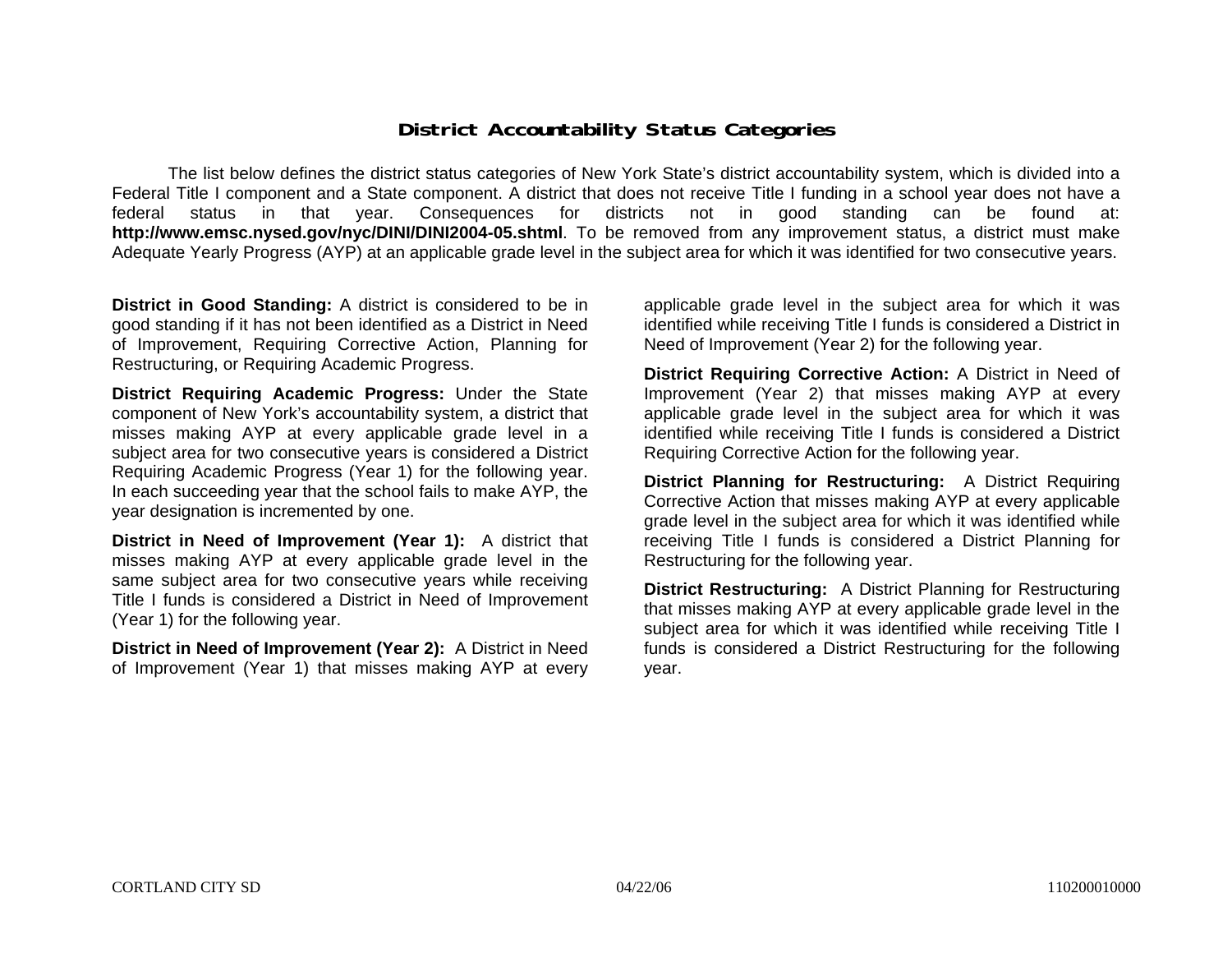### **Elementary-Level English Language Arts**

Definitions of terms, such as Performance Index and Effective Annual Measurable Objective (AMO), are in the glossary, which is the last page of this report.

**To make Adequate Yearly Progress (AYP) in 2004–05, every accountability group must make AYP.** 

**For an accountability group to make AYP in 2004–05, it must** 

- 1. meet the 95 percent participation requirement (*2004–05 Participation*), *and*
- 2. *either* meet its Effective AMO *or* make safe harbor (*2004–05 Performance*  and *Standards*).

To meet the participation requirement, 95 percent of the grade 4 enrollment in each accountability group with 40 or more students must be tested. To meet the

Effective AMO, the Performance Index for each group with 30 or more continuously enrolled students must equal or exceed the Effective AMO. To make safe harbor, the Performance Index of each of these groups must equal or exceed its ELA safe harbor target *and* the group must meet the elementary-level science qualification for safe harbor. (See the elementary-level science page of this report for further information on meeting the science qualification for safe harbor.)

*ELA Safe Harbor Targets:* The elementary-level 2004–05 ELA Safe Harbor Target is calculated by using the following equation: 2003–04 PI + (200 – the 2003–04 PI)  $\times$  0.10. The 2005–06 ELA Safe Harbor Target is calculated by using the following equation: 2004–05 PI + (200 – the 2004–05 PI) × 0.10. The 2005–06 target is provided for groups whose PI was below the Effective AMO in 2004–05.

|                                |                       | 2004-05 Participation*                    | 2004-05 Performance**                                   |                      |                  | 2004-05 Standards                   |                                                           |                                                       | 2005-06                                           |
|--------------------------------|-----------------------|-------------------------------------------|---------------------------------------------------------|----------------------|------------------|-------------------------------------|-----------------------------------------------------------|-------------------------------------------------------|---------------------------------------------------|
| <b>Accountability Group</b>    | Grade 4<br>Enrollment | Percent of<br>Enrollment<br><b>Tested</b> | Count of<br>Continuously<br>Enrolled<br><b>Students</b> | Performance<br>Index | Effective<br>AMO | <b>ELA Safe</b><br>Harbor<br>Target | Met the<br>Science<br>Qualification<br>for Safe<br>Harbor | <b>Made</b><br>AYP in<br><b>ELA</b> in<br>$2004 - 05$ | <b>ELA Safe</b><br><b>Harbor</b><br><b>Target</b> |
| <b>All Students</b>            | 199                   | 99%                                       | 193                                                     | 170                  | 123              |                                     |                                                           | <b>YES</b>                                            |                                                   |
| Students with Disabilities**** | 29                    |                                           | 27                                                      |                      |                  |                                     |                                                           |                                                       |                                                   |
| American Indian/Alaskan Native |                       |                                           |                                                         |                      |                  |                                     |                                                           |                                                       |                                                   |
| <b>Black</b>                   | 8                     |                                           | 8                                                       |                      |                  |                                     |                                                           |                                                       |                                                   |
| Hispanic                       | 7                     |                                           | 7                                                       |                      |                  |                                     |                                                           |                                                       |                                                   |
| Asian or Pacific Islander      |                       |                                           |                                                         |                      |                  |                                     |                                                           |                                                       |                                                   |
| White                          | 184                   | 99%                                       | 178                                                     | 172                  | 123              |                                     |                                                           | <b>YES</b>                                            |                                                   |
| Limited English Proficient     | 5                     |                                           | 5                                                       |                      |                  |                                     |                                                           |                                                       |                                                   |
| Economically Disadvantaged     | 93                    | 99%                                       | 89                                                      | 160                  | 120              |                                     |                                                           | <b>YES</b>                                            |                                                   |
| <b>Final AYP Determination</b> |                       |                                           |                                                         |                      |                  |                                     |                                                           | <b>YES</b>                                            |                                                   |

\*If the participation rate of an accountability group fell below 95 percent in 2004–05, the enrollment shown is the sum of 2003–04 and 2004–05 enrollments and the percent tested is the weighted average of the participation rates for those two years.

\*\*If there were fewer than 30 continuously enrolled tested students in 2004–05, data for 2003–04 and 2004–05 were combined to determine counts and PIs.

\*\*\*Groups with a "\*\*\*" are not required to meet the science qualification for safe harbor to make safe harbor in English and mathematics because fewer than 30 students in the group were administered the science test.

\*\*\*\*In cases of failure to make AYP solely because of the performance of students with disabilities, meeting the 95% participation requirement for this group and subject and meeting or exceeding the AMO if 34 points were added to the PI for this group and subject is an approved way of making AYP for students with disabilities.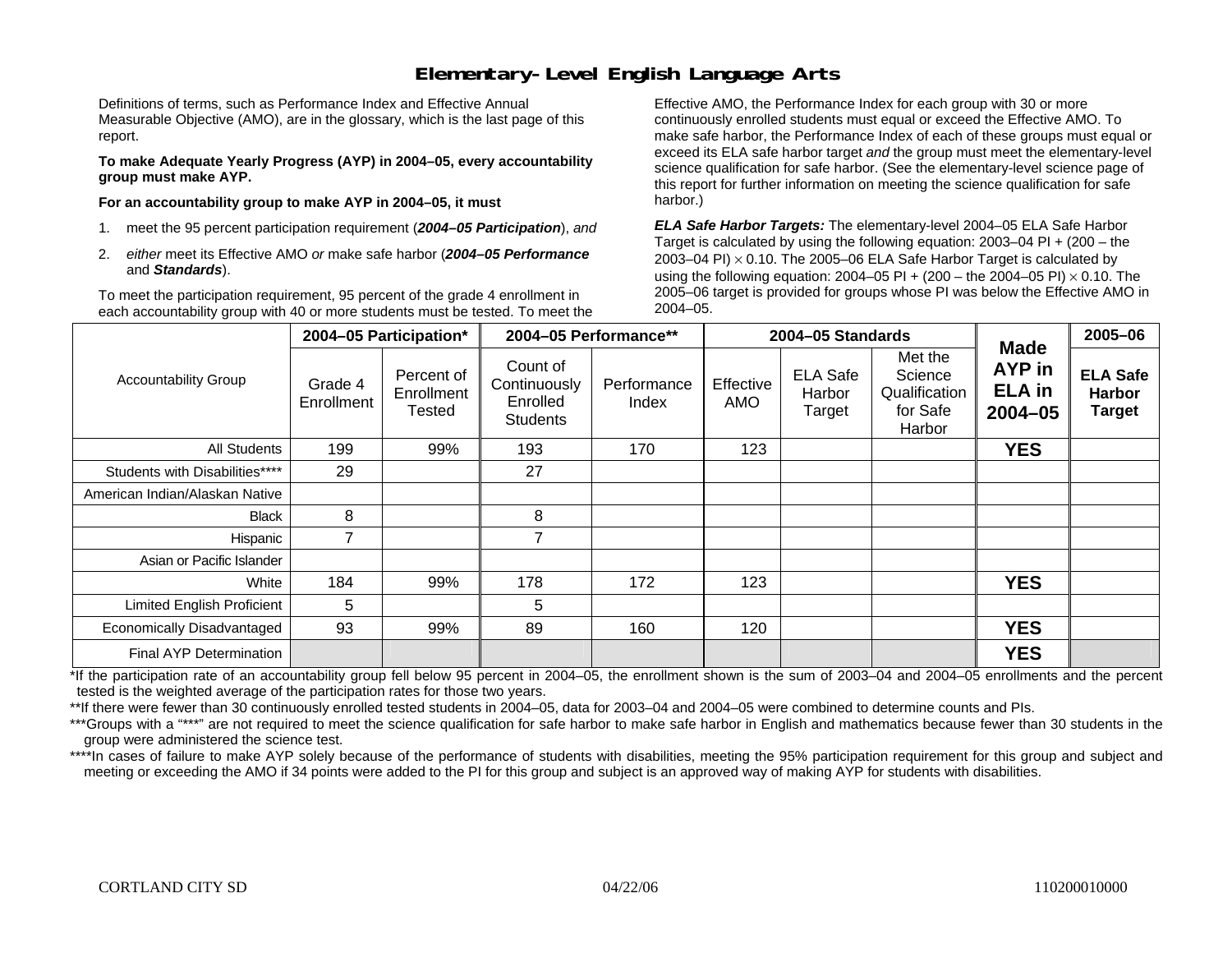### **Elementary-Level Mathematics**

Definitions of terms, such as Performance Index and Effective Annual Measurable Objective (AMO), are in the glossary, which is the last page of this report.

**To make Adequate Yearly Progress (AYP) in 2004–05, every accountability group must make AYP.** 

**For an accountability group to make AYP in 2004–05, it must** 

- 1. meet the 95 percent participation requirement (*2004–05 Participation*), *and*
- 2. *either* meet its Effective AMO *or* make safe harbor (*2004–05 Performance*  and *Standards*).

To meet the participation requirement, 95 percent of the grade 4 enrollment in each accountability group with 40 or more students must be tested. To meet the

Effective AMO, the Performance Index for each group with 30 or more continuously enrolled students must equal or exceed the Effective AMO. To make safe harbor, the Performance Index of each of these groups must equal or exceed its math safe harbor target *and* the group must meet the elementarylevel science qualification for safe harbor. (See the elementary-level science page of this report for further information on meeting the science qualification for safe harbor.)

*Math Safe Harbor Targets:* The elementary-level 2004–05 Math Safe Harbor Target is calculated by using the following equation: 2003–04 PI + (200 – the 2003–04 PI) <sup>×</sup> 0.10. The 2005–06 Math Safe Harbor Target is calculated by using the following equation: 2004–05 PI + (200 – the 2004–05 PI) × 0.10. The 2005–06 target is provided for groups whose PI was below the Effective AMO in 2004–05.

|                                   |                       | 2004-05 Participation*             | 2004-05 Performance**                                   |                      |                         | 2004-05 Standards             |                                                           | <b>Made</b>                             | 2005-06                                            |
|-----------------------------------|-----------------------|------------------------------------|---------------------------------------------------------|----------------------|-------------------------|-------------------------------|-----------------------------------------------------------|-----------------------------------------|----------------------------------------------------|
| <b>Accountability Group</b>       | Grade 4<br>Enrollment | Percent of<br>Enrollment<br>Tested | Count of<br>Continuously<br>Enrolled<br><b>Students</b> | Performance<br>Index | Effective<br><b>AMO</b> | Math Safe<br>Harbor<br>Target | Met the<br>Science<br>Qualification<br>for Safe<br>Harbor | AYP in<br><b>Math in</b><br>$2004 - 05$ | <b>Math Safe</b><br><b>Harbor</b><br><b>Target</b> |
| <b>All Students</b>               | 194                   | 100%                               | 188                                                     | 189                  | 134                     |                               |                                                           | <b>YES</b>                              |                                                    |
| Students with Disabilities****    | 27                    |                                    | 26                                                      |                      |                         |                               |                                                           |                                         |                                                    |
| American Indian/Alaskan Native    |                       |                                    |                                                         |                      |                         |                               |                                                           |                                         |                                                    |
| <b>Black</b>                      | $\overline{ }$        |                                    | 7                                                       |                      |                         |                               |                                                           |                                         |                                                    |
| Hispanic                          |                       |                                    |                                                         |                      |                         |                               |                                                           |                                         |                                                    |
| Asian or Pacific Islander         |                       |                                    |                                                         |                      |                         |                               |                                                           |                                         |                                                    |
| White                             | 180                   | 100%                               | 174                                                     | 190                  | 134                     |                               |                                                           | <b>YES</b>                              |                                                    |
| <b>Limited English Proficient</b> | 5                     |                                    | 5                                                       |                      |                         |                               |                                                           |                                         |                                                    |
| Economically Disadvantaged        | 88                    | 100%                               | 83                                                      | 183                  | 131                     |                               |                                                           | <b>YES</b>                              |                                                    |
| <b>Final AYP Determination</b>    |                       |                                    |                                                         |                      |                         |                               |                                                           | <b>YES</b>                              |                                                    |

\*If the participation rate of an accountability group fell below 95 percent in 2004–05, the enrollment shown is the sum of 2003–04 and 2004–05 enrollments and the percent tested is the weighted average of the participation rates over those two years.

\*\*If there were fewer than 30 continuously enrolled tested students in 2004–05, data for 2003–04 and 2004–05 were combined to determine counts and PIs.

\*\*\*Groups with a "\*\*\*" are not required to meet the science qualification for safe harbor to make safe harbor in English and mathematics because fewer than 30 students in the group were administered the science test.

\*\*\*\* In cases of failure to make AYP solely because of the performance of students with disabilities, meeting the 95% participation requirement for this group and subject and meeting or exceeding the AMO if 34 points were added to the PI for this group and subject is an approved way of making AYP for students with disabilities.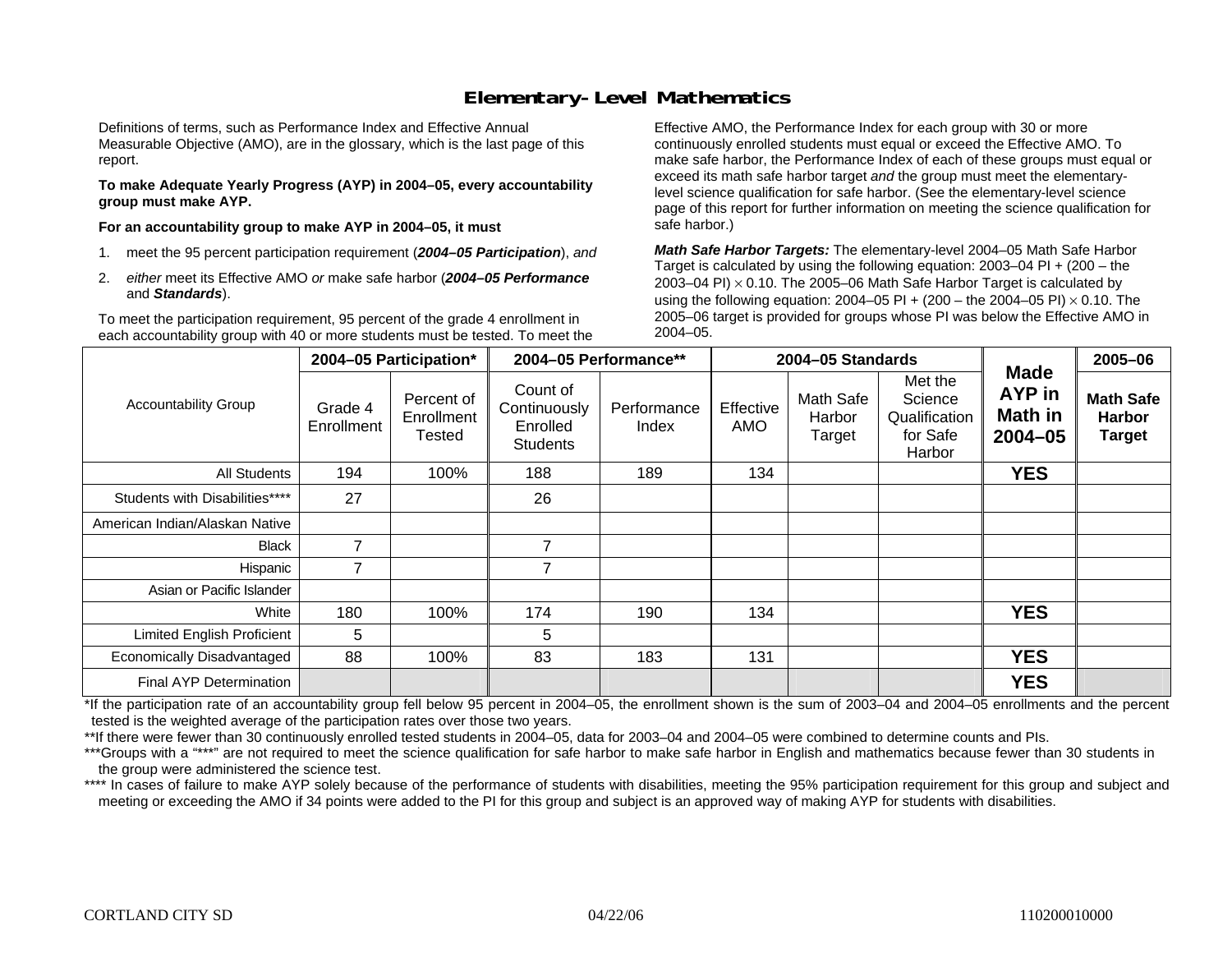### **Elementary-Level Science**

Definitions of terms, such as Progress Target and Adequate Yearly Progress (AYP), are in the glossary, which is the last page of this report.

*Made AYP in Science in 2004–05:* To make AYP in science, the Performance Index (PI) for the "All Students" group must equal or exceed the State Science Standard or the Science Progress Target.

*Qualification for Safe Harbor in Elementary-Level ELA and Math:* For an accountability group to be considered Qualified for Safe Harbor in Elementary-Level ELA and Math, the PI must equal or exceed the State Science Standard or the Science Progress Target in elementarylevel science for that group. Groups with fewer than 30 students tested in elementary-level science are not subject to this qualification criterion.

*Science Progress Targets:* The elementary-level 2004–05 Science Progress Target is calculated by adding one point to the 2003–04 PI. The 2005–06 Science Progress Target is calculated by adding one point to the 2004–05 PI. The 2005–06 target is provided for groups whose PI was below the State Science Standard in 2004–05.

|                                   |                                                         | 2004-05 Performance* |                              | 2004-05 Standards             |                                             | $2004 - 05$                                                             | 2005-06                       |
|-----------------------------------|---------------------------------------------------------|----------------------|------------------------------|-------------------------------|---------------------------------------------|-------------------------------------------------------------------------|-------------------------------|
| <b>Accountability Group</b>       | Count of<br>Continuously<br>Enrolled<br><b>Students</b> | Performance<br>Index | State<br>Science<br>Standard | Science<br>Progress<br>Target | <b>Made AYP</b><br>in Science<br>in 2004-05 | Qualified for<br>Safe Harbor in<br>Elementary-<br>Level ELA and<br>Math | Science<br>Progress<br>Target |
| All Students                      | 187                                                     | 190                  | 100                          |                               | <b>YES</b>                                  | YES.                                                                    |                               |
| <b>Students with Disabilities</b> | 26                                                      |                      |                              |                               |                                             |                                                                         |                               |
| American Indian/Alaskan Native    |                                                         |                      |                              |                               |                                             |                                                                         |                               |
| <b>Black</b>                      | $\overline{7}$                                          |                      |                              |                               |                                             |                                                                         |                               |
| Hispanic                          | 7                                                       |                      |                              |                               |                                             |                                                                         |                               |
| Asian or Pacific Islander         |                                                         |                      |                              |                               |                                             |                                                                         |                               |
| White                             | 173                                                     | 191                  | 100                          |                               |                                             | <b>YES</b>                                                              |                               |
| Limited English Proficient        | 5                                                       |                      |                              |                               |                                             |                                                                         |                               |
| Economically Disadvantaged        | 82                                                      | 182                  | 100                          |                               |                                             | <b>YES</b>                                                              |                               |
| <b>Final AYP Determination</b>    |                                                         |                      |                              |                               | <b>YES</b>                                  |                                                                         |                               |

\*If there were fewer than 30 continuously enrolled students in 2004–05, data for 2003–04 and 2004–05 were combined to determine counts and Performance Indices.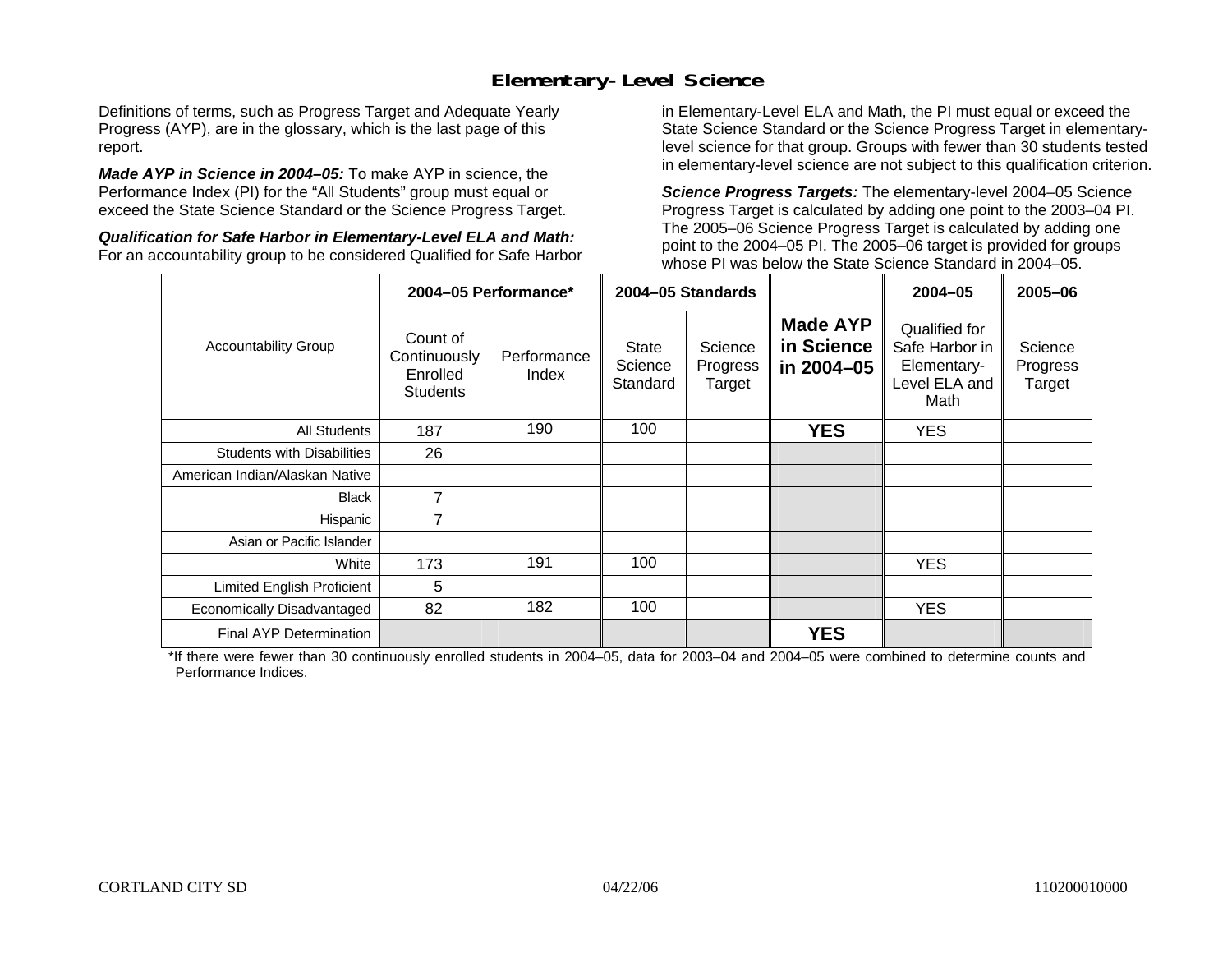# **Middle-Level English Language Arts**

Definitions of terms, such as Performance Index and Effective Annual Measurable Objective (AMO), are in the glossary, which is the last page of this report.

#### **To make Adequate Yearly Progress (AYP) in 2004–05, every accountability group must make AYP.**

#### **For an accountability group to make AYP in 2004–05, it must**

- 1. meet the 95 percent participation requirement (*2004–05 Participation*), *and*
- 2. *either* meet its Effective AMO *or* make safe harbor (*2004–05 Performance* and *Standards*).

To meet the participation requirement, 95 percent of the grade 8 enrollment in each accountability group with 40 or more students must exceed the Effective AMO. To make safe harbor, the Performance Index be tested. To meet the Effective AMO, the Performance Index for each group with 30 or more continuously enrolled students must equal or of each of these groups must equal or exceed its ELA safe harbor target *and* the group must meet the middle-level science qualification for safe harbor. (See the middle-level science page of this report for further information on meeting the science qualification for safe harbor.)

*ELA Safe Harbor Targets:* The middle-level 2004–05 ELA Safe Harbor Target is calculated by using the following equation: 2003–04 PI + (200 – the 2003–04 PI) <sup>×</sup> 0.10. The 2005–06 ELA Safe Harbor Target is calculated by using the following equation:  $2004-05$  PI +  $(200 -$  the  $2004-$ 05 PI)  $\times$  0.10. The 2005–06 target is provided for groups whose PI was below the Effective AMO in 2004–05.

|                                |                       | 2004-05 Participation*             |                                                         | 2004-05 Performance** |                  | 2004-05 Standards                   |                                                           |                                                       | 2005-06                                           |
|--------------------------------|-----------------------|------------------------------------|---------------------------------------------------------|-----------------------|------------------|-------------------------------------|-----------------------------------------------------------|-------------------------------------------------------|---------------------------------------------------|
| <b>Accountability Group</b>    | Grade 8<br>Enrollment | Percent of<br>Enrollment<br>Tested | Count of<br>Continuously<br>Enrolled<br><b>Students</b> | Performance<br>Index  | Effective<br>AMO | <b>ELA Safe</b><br>Harbor<br>Target | Met the<br>Science<br>Qualification<br>for Safe<br>Harbor | <b>Made</b><br>AYP in<br><b>ELA</b> in<br>$2004 - 05$ | <b>ELA Safe</b><br><b>Harbor</b><br><b>Target</b> |
| All Students                   | 242                   | 100%                               | 233                                                     | 146                   | 109              |                                     |                                                           | <b>YES</b>                                            |                                                   |
| Students with Disabilities**** | 47                    | 100%                               | 44                                                      | 86                    | 101              | 98                                  | <b>YES</b>                                                | <b>YES</b>                                            | 97                                                |
| American Indian/Alaskan Native |                       |                                    |                                                         |                       |                  |                                     |                                                           |                                                       |                                                   |
| <b>Black</b>                   | 8                     |                                    | 8                                                       |                       |                  |                                     |                                                           |                                                       |                                                   |
| Hispanic                       |                       |                                    |                                                         |                       |                  |                                     |                                                           |                                                       |                                                   |
| Asian or Pacific Islander      |                       |                                    |                                                         |                       |                  |                                     |                                                           |                                                       |                                                   |
| White                          | 234                   | 100%                               | 225                                                     | 146                   | 109              |                                     |                                                           | <b>YES</b>                                            |                                                   |
| Limited English Proficient     | $\overline{2}$        |                                    | 2                                                       |                       |                  |                                     |                                                           |                                                       |                                                   |
| Economically Disadvantaged     | 76                    | 99%                                | 70                                                      | 127                   | 105              |                                     |                                                           | <b>YES</b>                                            |                                                   |
| Final AYP Determination        |                       |                                    |                                                         |                       |                  |                                     |                                                           | <b>YES</b>                                            |                                                   |

\*If the participation rate of an accountability group fell below 95 percent in 2004–05, the enrollment shown is the sum of 2003–04 and 2004–05 enrollments and the percent tested is the weighted average of the participation rates for those two years.

\*\*If there were fewer than 30 continuously enrolled tested students in 2004–05, data for 2003–04 and 2004–05 were combined to determine counts and PIs.

\*\*\*Groups with a "\*\*\*" are not required to meet the science qualification for safe harbor to make safe harbor in English and mathematics because fewer than 30 students in the group were administered the science test.

\*\*\*\* In cases of failure to make AYP solely because of the performance of students with disabilities, meeting the 95% participation requirement for this group and subject and meeting or exceeding the AMO if 34 points were added to the PI for this group and subject is an approved way of making AYP for students with disabilities.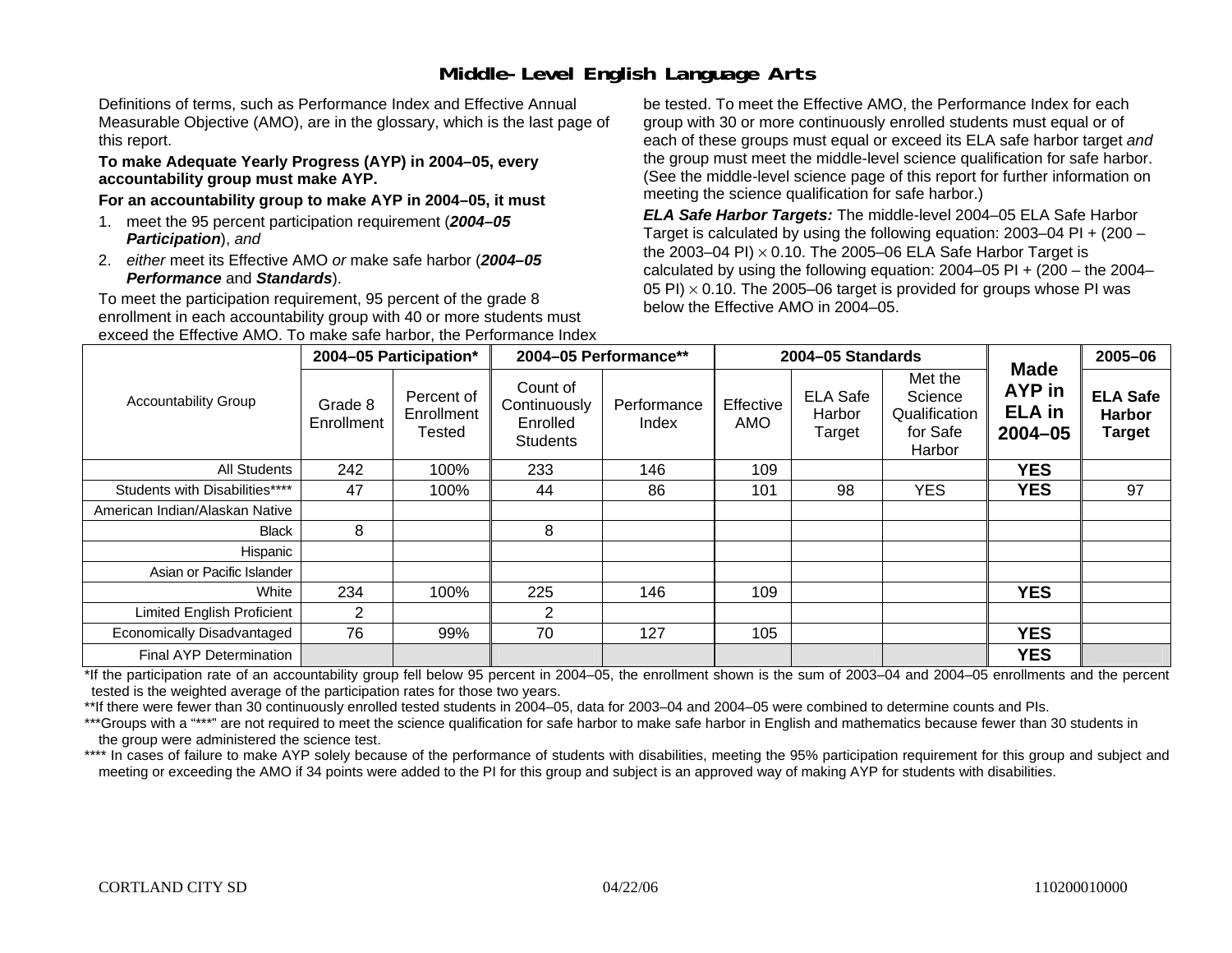### **Middle-Level Mathematics**

Definitions of terms, such as Performance Index and Effective Annual Measurable Objective (AMO), are in the glossary, which is the last page of this report.

#### **To make Adequate Yearly Progress (AYP) in 2004–05, every accountability group must make AYP.**

**For an accountability group to make AYP in 2004–05, it must** 

- 1. meet the 95 percent participation requirement (*2004–05 Participation*), *and*
- 2. *either* meet its Effective AMO *or* make safe harbor (*2004–05 Performance* and *Standards*).

To meet the participation requirement, 95 percent of the grade 8 enrollment in each accountability group with 40 or more students must be tested. To meet the Effective AMO, the Performance Index for each group with 30 or more continuously enrolled students must equal or exceed the Effective AMO. To make safe harbor, the Performance Index of each of these groups must equal or exceed its math safe harbor target *and* the group must meet the middle-level science qualification for safe harbor. (See the middle-level science page of this report for further information on meeting the science qualification for safe harbor.)

*Math Safe Harbor Targets:* The middle-level 2004–05 Math Safe Harbor Target is calculated by using the following equation: 2003–04 PI + (200 – the 2003–04 PI) <sup>×</sup> 0.10. The 2005–06 Math Safe Harbor Target is calculated by using the following equation: 2004–05 PI + (200 – the 2004–05 PI)  $\times$  0.10. The 2005–06 target is provided for groups whose PI was below the Effective AMO in 2004–05.

|                                   |                       | 2004-05 Participation*                    |                                                         | 2004-05 Performance** |                  | 2004-05 Standards             |                                                           | <b>Made</b>                         | 2005-06                                     |
|-----------------------------------|-----------------------|-------------------------------------------|---------------------------------------------------------|-----------------------|------------------|-------------------------------|-----------------------------------------------------------|-------------------------------------|---------------------------------------------|
| <b>Accountability Group</b>       | Grade 8<br>Enrollment | Percent of<br>Enrollment<br><b>Tested</b> | Count of<br>Continuously<br>Enrolled<br><b>Students</b> | Performance<br>Index  | Effective<br>AMO | Math Safe<br>Harbor<br>Target | Met the<br>Science<br>Qualification<br>for Safe<br>Harbor | AYP in<br><b>Math in</b><br>2004-05 | <b>Math Safe</b><br><b>Harbor</b><br>Target |
| All Students                      | 235                   | 100%                                      | 226                                                     | 160                   | 86               |                               |                                                           | <b>YES</b>                          |                                             |
| <b>Students with Disabilities</b> | 44                    | 100%                                      | 41                                                      | 83                    | 78               |                               |                                                           | <b>YES</b>                          |                                             |
| American Indian/Alaskan Native    |                       |                                           |                                                         |                       |                  |                               |                                                           |                                     |                                             |
| <b>Black</b>                      | 7                     |                                           | 7                                                       |                       |                  |                               |                                                           |                                     |                                             |
| Hispanic                          |                       |                                           |                                                         |                       |                  |                               |                                                           |                                     |                                             |
| Asian or Pacific Islander         |                       |                                           |                                                         |                       |                  |                               |                                                           |                                     |                                             |
| White                             | 228                   | 100%                                      | 219                                                     | 163                   | 85               |                               |                                                           | <b>YES</b>                          |                                             |
| <b>Limited English Proficient</b> | 2                     |                                           | 2                                                       |                       |                  |                               |                                                           |                                     |                                             |
| Economically Disadvantaged        | 75                    | 100%                                      | 69                                                      | 141                   | 81               |                               |                                                           | <b>YES</b>                          |                                             |
| <b>Final AYP Determination</b>    |                       |                                           |                                                         |                       |                  |                               |                                                           | <b>YES</b>                          |                                             |

\*If the participation rate of an accountability group fell below 95 percent in 2004–05, the enrollment shown is the sum of 2003–04 and 2004–05 enrollments and the percent tested is the weighted average of the participation rates over those two years.

\*\*If there were fewer than 30 continuously enrolled tested students in 2004–05, data for 2003–04 and 2004–05 were combined to determine counts and PIs.

\*\*\*Groups with a "\*\*\*" are not required to meet the science qualification for safe harbor to make safe harbor in English and mathematics because fewer than 30 students in the group were administered the science test.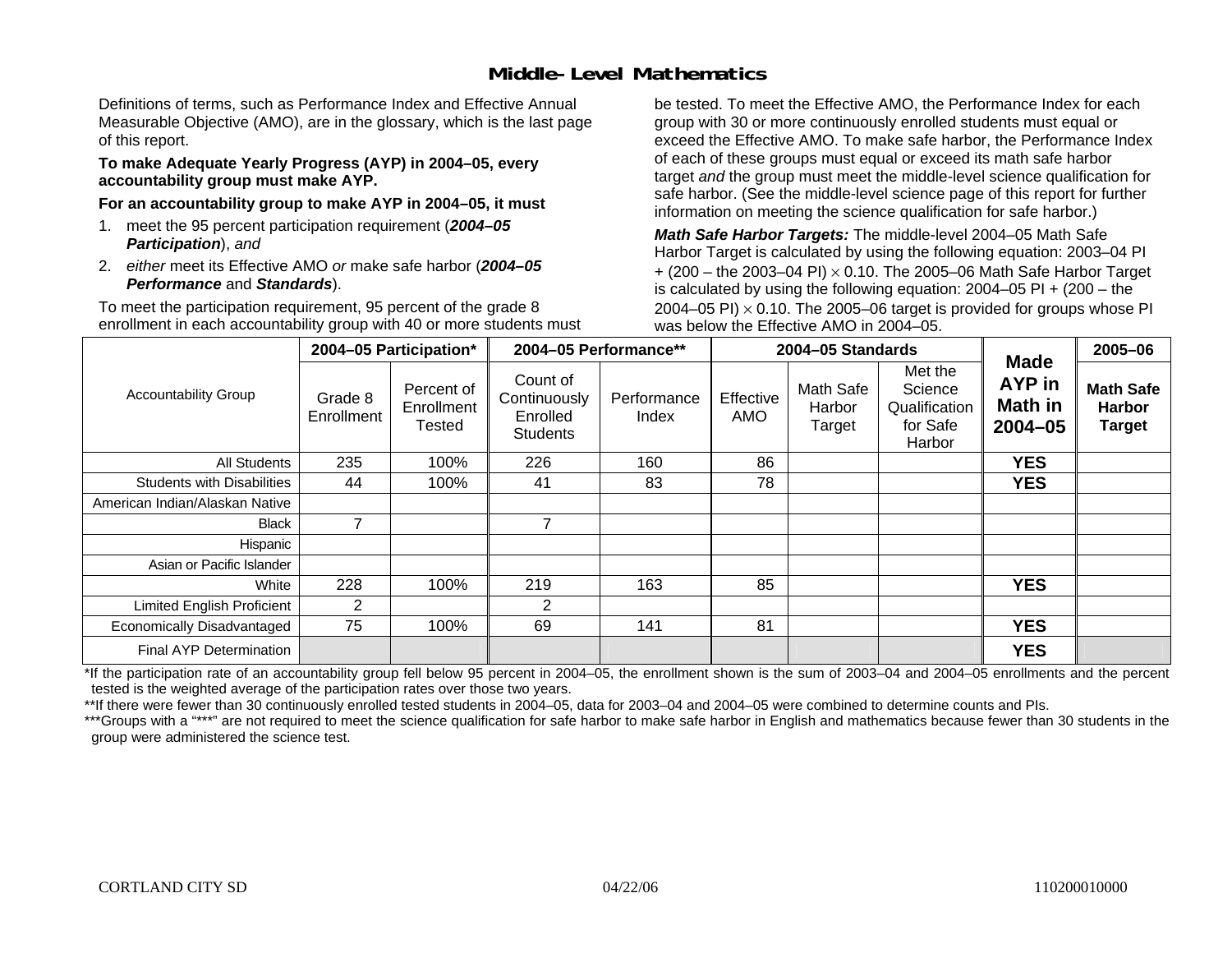### **Middle-Level Science**

Definitions of terms, such as Progress Target and Adequate Yearly Progress (AYP), are in the glossary, which is the last page of this report.

*Made AYP in Science in 2004–05:* To make AYP in science, the Performance Index (PI) for the "All Students" group must equal or exceed the State Science Standard or the Science Progress Target.

*Qualification for Safe Harbor in Middle-Level ELA and Math:* For an accountability group to be considered Qualified for Safe Harbor in Middle-Level ELA and Math, the PI must equal or exceed the State

Science Standard or the Science Progress Target in middle-level science for that group. Groups with fewer than 30 students tested in middle-level science are not subject to this qualification criterion.

*Science Progress Targets:* The middle-level 2004–05 Science Progress Target is calculated by adding one point to the 2003–04 PI. The 2005–06 Science Progress Target is calculated by adding one point to the 2004–05 PI. The 2005–06 target is provided for groups whose PI was below the State Science Standard in 2004–05.

|                                   |                                                         | 2004-05 Performance* |                                     | 2004-05 Standards             |                                             | $2004 - 05$                                                            | 2005-06                       |
|-----------------------------------|---------------------------------------------------------|----------------------|-------------------------------------|-------------------------------|---------------------------------------------|------------------------------------------------------------------------|-------------------------------|
| <b>Accountability Group</b>       | Count of<br>Continuously<br>Enrolled<br><b>Students</b> | Performance<br>Index | <b>State</b><br>Science<br>Standard | Science<br>Progress<br>Target | <b>Made AYP</b><br>in Science<br>in 2004-05 | Qualified<br>for Safe<br>Harbor in<br>Middle-<br>Level ELA<br>and Math | Science<br>Progress<br>Target |
| <b>All Students</b>               | 224                                                     | 190                  | 100                                 |                               | <b>YES</b>                                  | <b>YES</b>                                                             |                               |
| <b>Students with Disabilities</b> | 41                                                      | 159                  | 100                                 |                               |                                             | <b>YES</b>                                                             |                               |
| American Indian/Alaskan Native    |                                                         |                      |                                     |                               |                                             |                                                                        |                               |
| <b>Black</b>                      | $\overline{7}$                                          |                      |                                     |                               |                                             |                                                                        |                               |
| Hispanic                          |                                                         |                      |                                     |                               |                                             |                                                                        |                               |
| Asian or Pacific Islander         |                                                         |                      |                                     |                               |                                             |                                                                        |                               |
| White                             | 217                                                     | 191                  | 100                                 |                               |                                             | <b>YES</b>                                                             |                               |
| Limited English Proficient        | 1                                                       |                      |                                     |                               |                                             |                                                                        |                               |
| Economically Disadvantaged        | 68                                                      | 182                  | 100                                 |                               |                                             | <b>YES</b>                                                             |                               |
| <b>Final AYP Determination</b>    |                                                         |                      |                                     |                               | <b>YES</b>                                  |                                                                        |                               |

\*If there were fewer than 30 continuously enrolled students in 2004–05, data for 2003–04 and 2004–05 were combined to determine counts and PIs.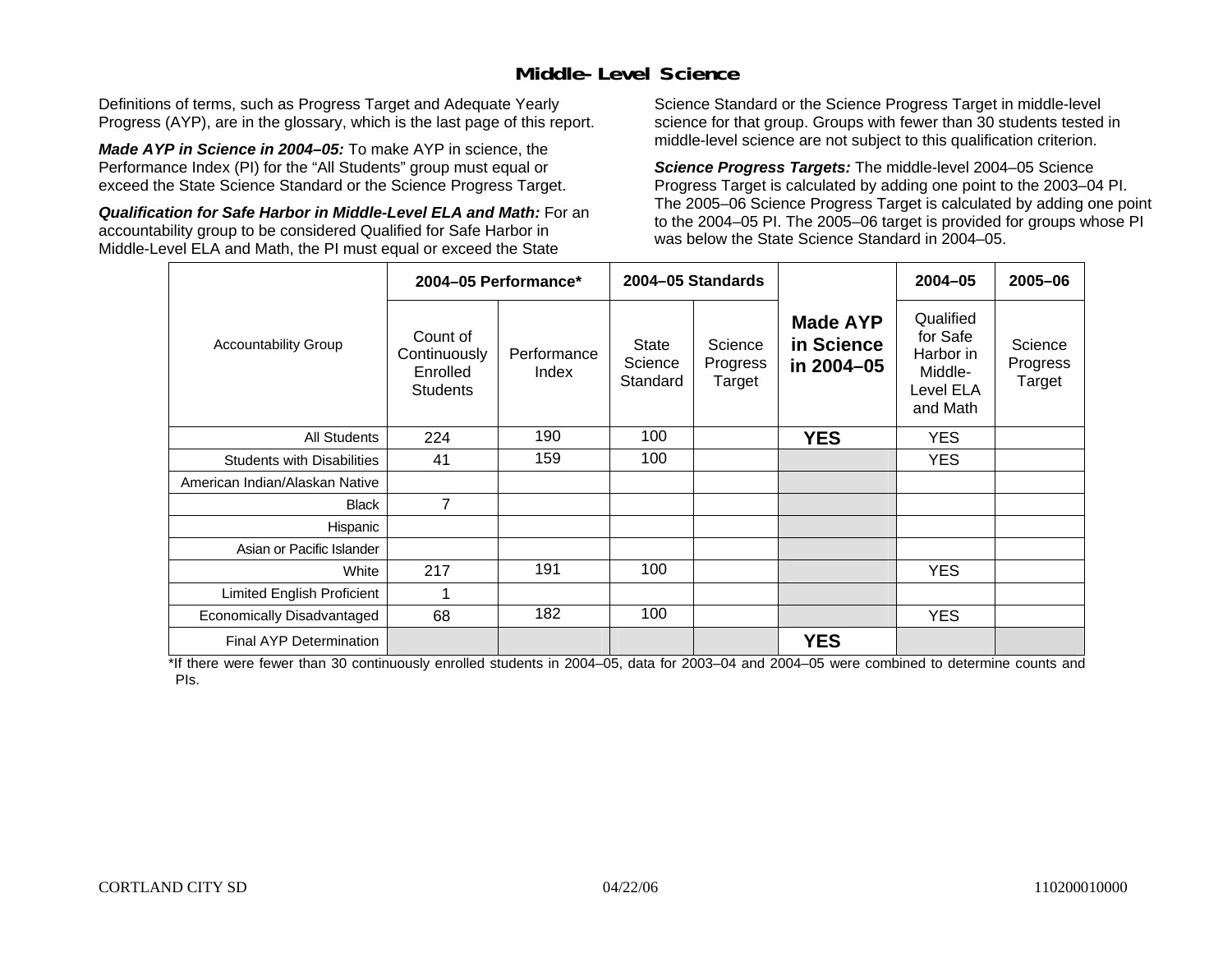# **Secondary-Level English Language Arts**

Definitions of terms, such as Performance Index and Effective Annual Measurable Objective (AMO), are in the glossary, which is the last page of this report.

#### **To make Adequate Yearly Progress (AYP) in 2004–05, every accountability group must make AYP.**

**For an accountability group to make AYP in 2004–05,** 95 percent of seniors in each accountability group of 40 or more must have taken an English examination that meets the student graduation requirement. Each group must also meet its Effective AMO *or* make safe harbor (*2004–05 Performance* and *Standards*). To meet the Effective AMO, the Performance Index for each group with 30 or more cohort members must equal or exceed the Effective AMO. To make safe harbor, the

Performance Index of each of these groups must equal or exceed its ELA safe harbor target *and* the group must meet the graduation-rate qualification for safe harbor. (See the graduation-rate page of this report for further information on meeting the graduation-rate qualification for safe harbor.)

*ELA Safe Harbor Targets:* The secondary-level 2004–05 ELA Safe Harbor Target is calculated by using the following equation: 2003–04 PI + (200 – the 2003–04 PI) <sup>×</sup> 0.10. The 2005–06 ELA Safe Harbor Target is calculated by using the following equation:  $2004-05$  PI  $+$  (200 – the 2004–05 PI)  $\times$  0.10. The 2005–06 target is provided for groups whose PI was below the Effective AMO in 2004–05.

| <b>Accountability Group</b>       | 2004-05 Participation*                |                                    | 2004-05 Performance**<br>2004-05 Standards              |                      | <b>Made</b>      | 2005-06                                |                                                                    |                                        |                                     |
|-----------------------------------|---------------------------------------|------------------------------------|---------------------------------------------------------|----------------------|------------------|----------------------------------------|--------------------------------------------------------------------|----------------------------------------|-------------------------------------|
|                                   | Count of<br>Seniors in<br>$2004 - 05$ | Percent<br>of<br>Seniors<br>Tested | Count of<br>2001<br>Accountability<br>Cohort<br>Members | Performance<br>Index | Effective<br>AMO | <b>ELA</b><br>Safe<br>Harbor<br>Target | Met the<br>Graduation-<br>Rate<br>Qualification for<br>Safe Harbor | AYP in<br><b>ELA</b> in<br>$2004 - 05$ | <b>ELA Safe</b><br>Harbor<br>Target |
| All Students                      | 158                                   | 99%                                | 172                                                     | 170                  | 140              |                                        |                                                                    | <b>YES</b>                             |                                     |
| <b>Students with Disabilities</b> | 13                                    |                                    | 18                                                      |                      |                  |                                        |                                                                    |                                        |                                     |
| American Indian/Alaskan Native    |                                       |                                    |                                                         |                      |                  |                                        |                                                                    |                                        |                                     |
| Black                             | 6                                     |                                    | 5                                                       |                      |                  |                                        |                                                                    |                                        |                                     |
| Hispanic                          |                                       |                                    |                                                         |                      |                  |                                        |                                                                    |                                        |                                     |
| Asian or Pacific Islander         |                                       |                                    |                                                         |                      |                  |                                        |                                                                    |                                        |                                     |
| White                             | 152                                   | 99%                                | 166                                                     | 171                  | 140              |                                        |                                                                    | <b>YES</b>                             |                                     |
| <b>Limited English Proficient</b> | 3                                     |                                    | 2                                                       |                      |                  |                                        |                                                                    |                                        |                                     |
| Economically Disadvantaged        | 18                                    |                                    | 21                                                      |                      |                  |                                        |                                                                    |                                        |                                     |
| Final AYP Determination           |                                       |                                    |                                                         |                      |                  |                                        |                                                                    | <b>YES</b>                             |                                     |

\*If the participation rate of an accountability group fell below 95 percent in 2004–05, the count of seniors shown is the sum of 2003–04 and 2004–05 counts and the percent tested is the weighted average of the participation rates for those two years.

\*\*If there were fewer than thirty 2001 accountability cohort members, 2000 and 2001 cohort data were combined to determine counts and PIs.

\*\*\*Groups with a "\*\*\*" are not required to meet the graduation-rate qualification for safe harbor, because fewer than 30 members in the 2000 graduation-rate cohort were in those groups.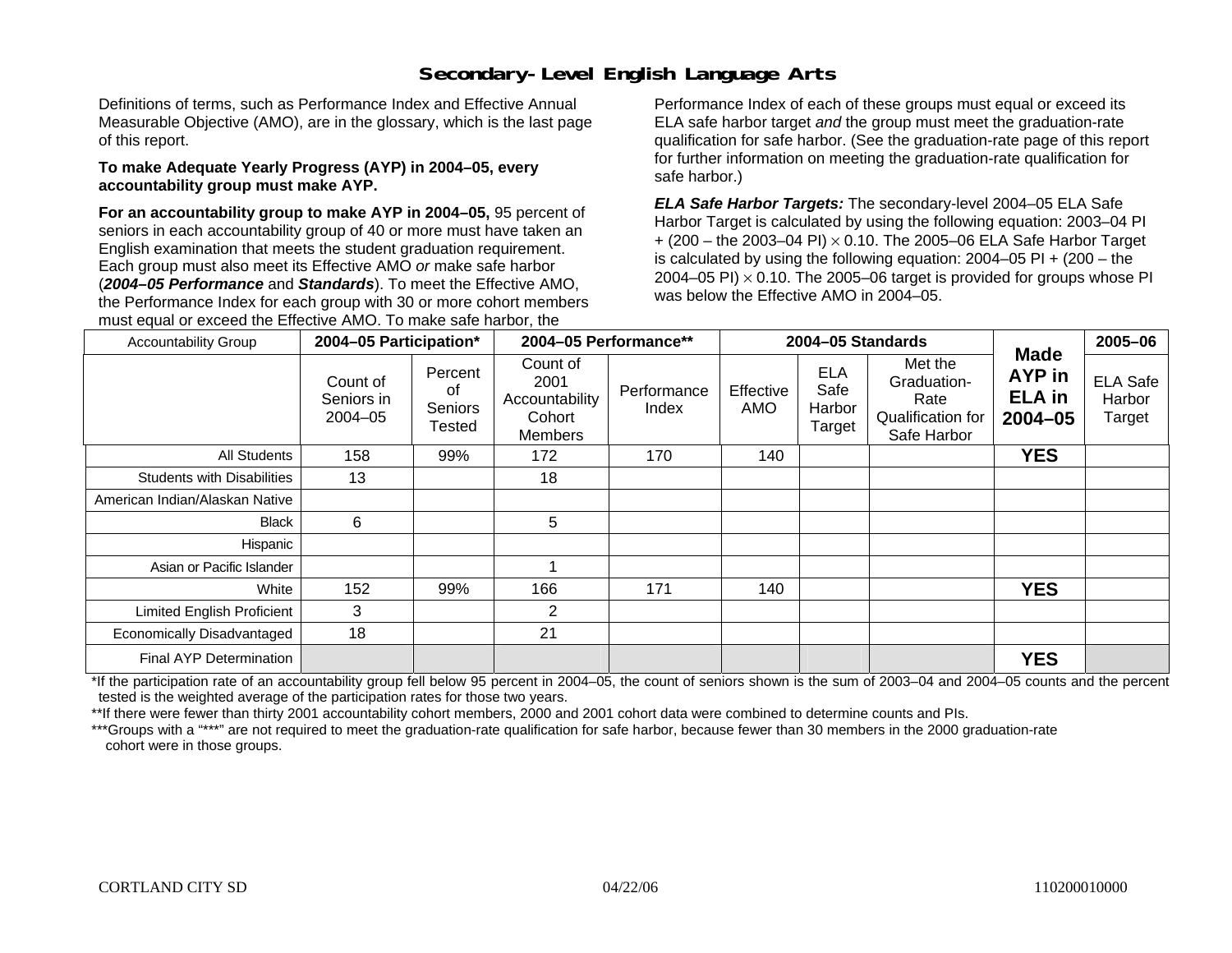# **Secondary-Level Mathematics**

Definitions of terms, such as Performance Index and Effective Annual Measurable Objective (AMO), are in the glossary, which is the last page of this report.

#### **To make Adequate Yearly Progress (AYP) in 2004–05, every accountability group must make AYP.**

**For an accountability group to make AYP in 2004–05,** 95 percent of seniors in each accountability group of 40 or more must have taken a mathematics examination that meets the student graduation requirement. Each group must also meet its Effective AMO *or* make safe harbor (*2004–05 Performance* and *Standards*). To meet the Effective AMO, the Performance Index for each group with 30 or more cohort members must equal or exceed the Effective AMO. To make safe

harbor, the Performance Index of each of these groups must equal or exceed its math safe harbor target *and* the group must meet the graduation-rate qualification for safe harbor. (See the graduation-rate page of this report for further information on meeting the graduation-rate qualification for safe harbor.)

*Math Safe Harbor Targets:* The secondary-level 2004–05 Math Safe Harbor Target is calculated by using the following equation: 2003–04 PI + (200 – the 2003–04 PI) <sup>×</sup> 0.10. The 2005–06 Math Safe Harbor Target is calculated by using the following equation: 2004–05 PI + (200 – the 2004–05 PI)  $\times$  0.10. The 2005–06 target is provided for groups whose PI was below the Effective AMO in 2004–05.

| <b>Accountability Group</b>       | 2004-05 Participation*                |                                    | 2004-05 Performance**                                       |                      |                  | 2004-05 Standards                |                                                                    | <b>Made</b>                      | 2005-06                       |
|-----------------------------------|---------------------------------------|------------------------------------|-------------------------------------------------------------|----------------------|------------------|----------------------------------|--------------------------------------------------------------------|----------------------------------|-------------------------------|
|                                   | Count of<br>Seniors in<br>$2004 - 05$ | Percent<br>οf<br>Seniors<br>Tested | Count of 2001<br>Accountability<br>Cohort<br><b>Members</b> | Performance<br>Index | Effective<br>AMO | Math<br>Safe<br>Harbor<br>Target | Met the<br>Graduation-<br>Rate<br>Qualification for<br>Safe Harbor | AYP in<br>Math in<br>$2004 - 05$ | Math Safe<br>Harbor<br>Target |
| All Students                      | 158                                   | 99%                                | 172                                                         | 157                  | 131              |                                  |                                                                    | <b>YES</b>                       |                               |
| <b>Students with Disabilities</b> | 13                                    |                                    | 18                                                          |                      |                  |                                  |                                                                    |                                  |                               |
| American Indian/Alaskan Native    |                                       |                                    |                                                             |                      |                  |                                  |                                                                    |                                  |                               |
| Black                             | 6                                     |                                    | 5                                                           |                      |                  |                                  |                                                                    |                                  |                               |
| Hispanic                          |                                       |                                    |                                                             |                      |                  |                                  |                                                                    |                                  |                               |
| Asian or Pacific Islander         |                                       |                                    |                                                             |                      |                  |                                  |                                                                    |                                  |                               |
| White                             | 152                                   | 99%                                | 166                                                         | 157                  | 131              |                                  |                                                                    | <b>YES</b>                       |                               |
| <b>Limited English Proficient</b> | 3                                     |                                    | $\overline{2}$                                              |                      |                  |                                  |                                                                    |                                  |                               |
| Economically Disadvantaged        | 18                                    |                                    | 21                                                          |                      |                  |                                  |                                                                    |                                  |                               |
| Final AYP Determination           |                                       |                                    |                                                             |                      |                  |                                  |                                                                    | <b>YES</b>                       |                               |

\*If the participation rate of an accountability group fell below 95 percent in 2004–05, the count of seniors shown is the sum of 2003–04 and 2004–05 counts and the percent tested is the weighted average of the participation rates for those two years.

\*\*It there were fewer than thirty 2001 accountability cohort members, 2000 and 2001 cohort data were combined to determine counts and PIs.

\*\*\*Groups with a "\*\*" are not required to meet the graduation-rate qualification for safe harbor, because fewer than 30 members in the 2000 graduation-rate cohort were in those groups.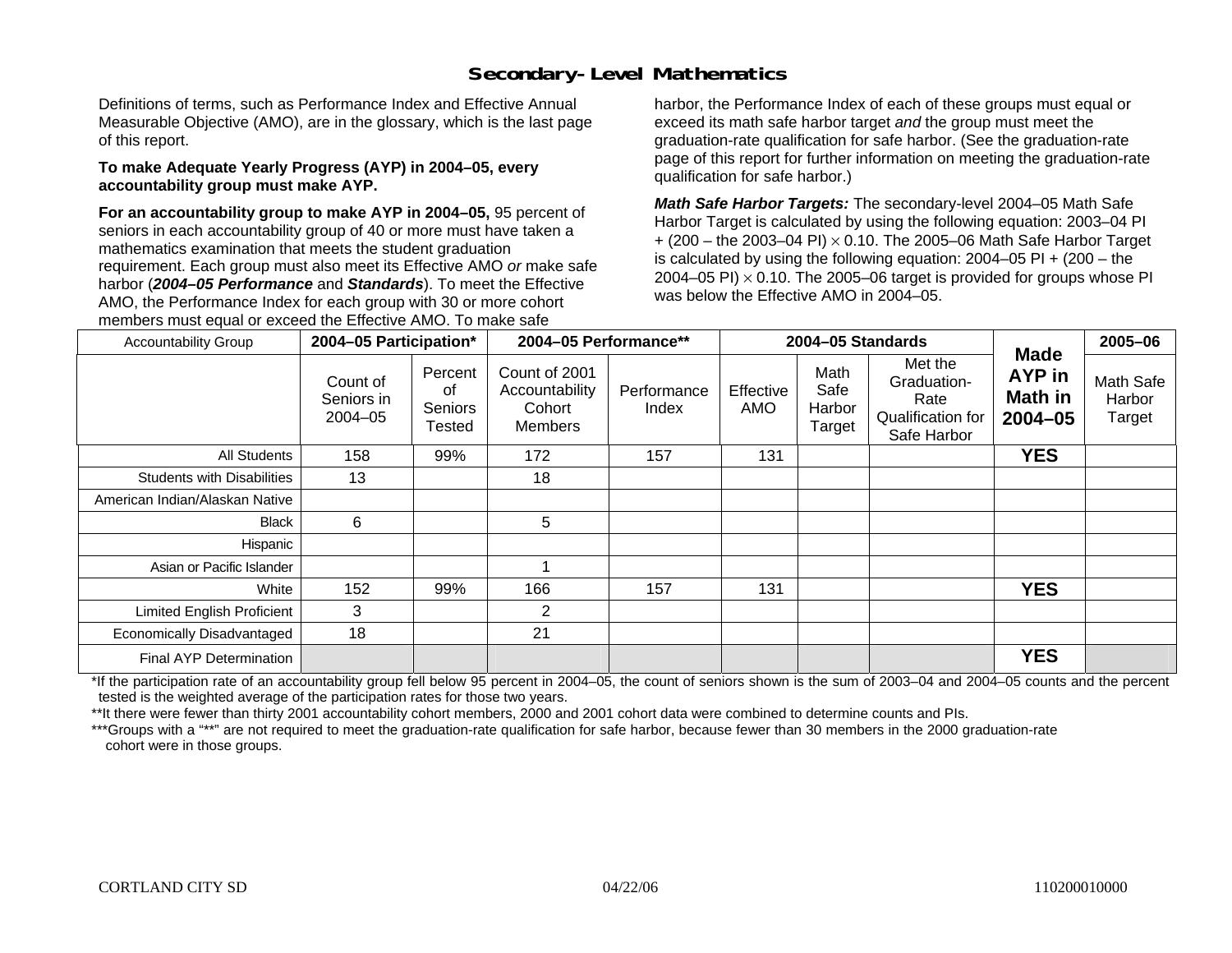### **Graduation Rate**

Definitions of terms, such as Progress Target and Adequate Yearly Progress (AYP), are in the glossary, which is the last page of this report.

*Made AYP in Graduation Rate in 2004–05:* To make AYP in graduation rate, the Percent Earning a Local Diploma by August 31, 2004 for the "All Students" group must equal or exceed the Graduation-Rate Standard or the Graduation-Rate Progress Target.

*Qualification for Safe Harbor in Secondary-Level ELA and Math:* For an accountability group to be considered Qualified for Safe Harbor in Secondary-Level ELA and Math, the Percent Earning a Local Diploma by August 31, 2004 must equal or exceed the Graduation-Rate Standard or the Graduation-Rate Progress Target for that group.

*Graduation-Rate Progress Targets:* The 2004–05 Graduation-Rate Progress Target is calculated by adding one point to the Percent of the 1999 Cohort Earning a Local Diploma by August 31, 2003. The 2005–06 Graduation-Rate Progress Target is calculated by adding one point to the Percent of the 2000 Cohort Earning a Local Diploma by August 31, 2004. This target is provided for each group whose Percent Earning a Local Diploma by August 31, 2004 is below the Graduation-Rate Standard in 2004–05 (55). Groups with fewer than 30 cohort members are not subject to this criterion.

|                                   |                                                                  | 2004-05 Performance                                      |                                 | 2004-05 Standards                         |                                                                             | $2004 - 05$                                                               | 2005-06                                   |
|-----------------------------------|------------------------------------------------------------------|----------------------------------------------------------|---------------------------------|-------------------------------------------|-----------------------------------------------------------------------------|---------------------------------------------------------------------------|-------------------------------------------|
| <b>Accountability Group</b>       | Count of<br>2000<br>Graduation-<br>Rate Cohort<br><b>Members</b> | Percent Earning a<br>Local Diploma by<br>August 31, 2004 | Graduation-<br>Rate<br>Standard | Graduation-<br>Rate<br>Progress<br>Target | <b>Made AYP</b><br><u>in</u><br><b>Graduation</b><br>Rate in<br>$2004 - 05$ | Qualified<br>for Safe<br>Harbor in<br>Secondary-<br>Level ELA<br>and Math | Graduation-<br>Rate<br>Progress<br>Target |
| All Students                      | 172                                                              | 83                                                       | 55                              |                                           | <b>YES</b>                                                                  | <b>YES</b>                                                                |                                           |
| <b>Students with Disabilities</b> | 11                                                               |                                                          |                                 |                                           |                                                                             |                                                                           |                                           |
| American Indian/Alaskan Native    |                                                                  |                                                          |                                 |                                           |                                                                             |                                                                           |                                           |
| <b>Black</b>                      | $\overline{2}$                                                   |                                                          |                                 |                                           |                                                                             |                                                                           |                                           |
| Hispanic                          |                                                                  |                                                          |                                 |                                           |                                                                             |                                                                           |                                           |
| Asian or Pacific Islander         |                                                                  |                                                          |                                 |                                           |                                                                             |                                                                           |                                           |
| White                             | 168                                                              | 83                                                       | 55                              |                                           |                                                                             | <b>YES</b>                                                                |                                           |
| <b>Limited English Proficient</b> |                                                                  |                                                          |                                 |                                           |                                                                             |                                                                           |                                           |
| Economically Disadvantaged        | 4                                                                |                                                          |                                 |                                           |                                                                             |                                                                           |                                           |
| <b>Final AYP Determination</b>    |                                                                  |                                                          |                                 |                                           | <b>YES</b>                                                                  |                                                                           |                                           |